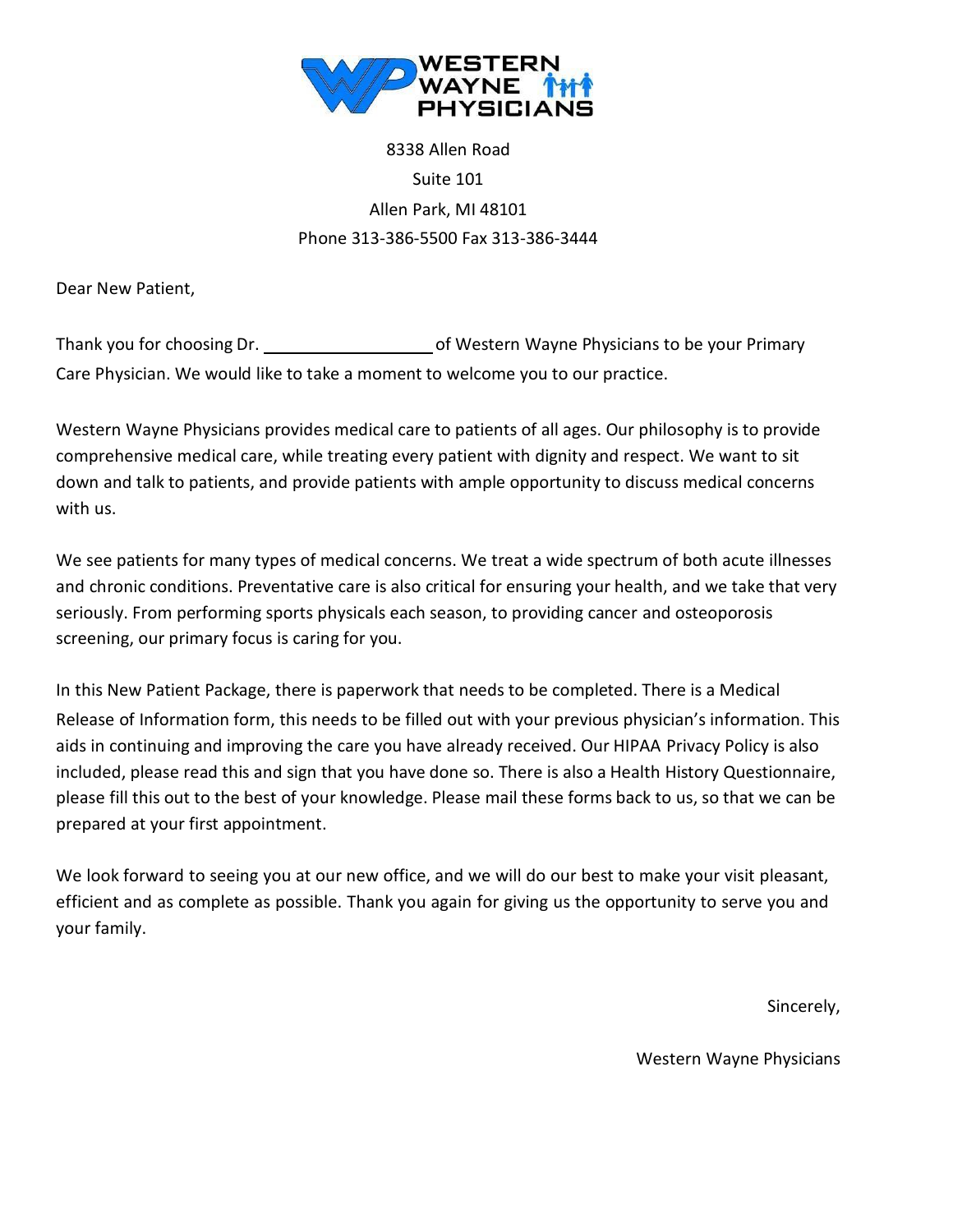

**We appreciate the opportunity to provide you with medical services. The information that follows is designed to answer the questions most frequently asked by our patients. We want you to know our policies and methods of practice. If you have any questions, please call or visit our website: westernwaynephysicians.com**

**Western Wayne Physicians is a Patient Centered Medical Home**

**A Medical Home is a trusting partnership between a doctor led health care team and an informed patient. It includes and an agreement between the doctor and the patient that acknowledges the role of each in a total healthcare program.**

#### **We Trust You, Our Patient, To:**

- Tell us what you know about your health and illness
- Tell us about your needs and concerns
- Take part in planning your care
- Follow the care plan that is agreed upon, or let us know why you cannot so that we can try to help, or change the plan
- Tell us what medication you are taking and ask for a refill at your office visit when you need one
- Let us know when you see other doctors and what medications they have added or changed
- Ask other doctors to send us a report about your care when you see them
- Seek our advice before you see other physicians. We may be able to care for you and we know about the strengths of various specialists
- Learn about wellness and how to prevent disease
- Learn about your insurance so you know what it covers
- Respect us as individuals and partners in your care
- Keep your appointments as scheduled, or call and let us know when you cannot
- Pay your share of the visit fee when you are seen in the office
- Give us feed back so we can improve our services (We may survey you in the future to understand this better.)

# **Welcome to Our Practice**

# **A Patient Centered Medical Home**

**As we build your medical Home you will notice some changes in the way we provide care, but many things will stay the same.**

#### **We Will Continue To:**

- Respect you as an individual; we will not make judgements based on race, religion, sex, age. Disability. Etc.
- Respect your privacy; your medical information will not be shared with anyone unless you give us permission or it is required by law
- Provide care given by a team of people led by your physician, who will know you and your family
- Give the care you need when you need it
- Give care that meets your needs and fits with your goals and values
- Give care that is based on quality and safety
- Have a doctor on call 24 hours a day and 7 days a week
- Take care of short illnesses, long term disease and give advice to help you stay healthy
- Tell you about your health and illnesses in a way you can understand
- To improve your care we are using technology, like our Electronic Health Record and we will strive to continuously improve

#### **Over The Next Several Months You May Notice That:**

- We ask what you goal is, or what you want to do to improve your health
- We ask you to help us plan your care, and to let us know fi you think you can follow the plan
	- Written copies of care plans may be given in more complex illnesses
	- The care team members are doing more and/or different parts of the care
	- We may even remind you when tests are due so that you can receive the best quality care
	- We may ask you to have blood tests done before your visit so that the doctor has the results at your visit
	- We are exploring methods to care for you better; including ways to help you care for yourself

**As part of our Patient Centered Medical Home orientation, we will ask you to acknowledge your agreement to the above and we will acknowledge our agreement to you. Our goal has been to provide excellent care for you; we desire to continue to improve.**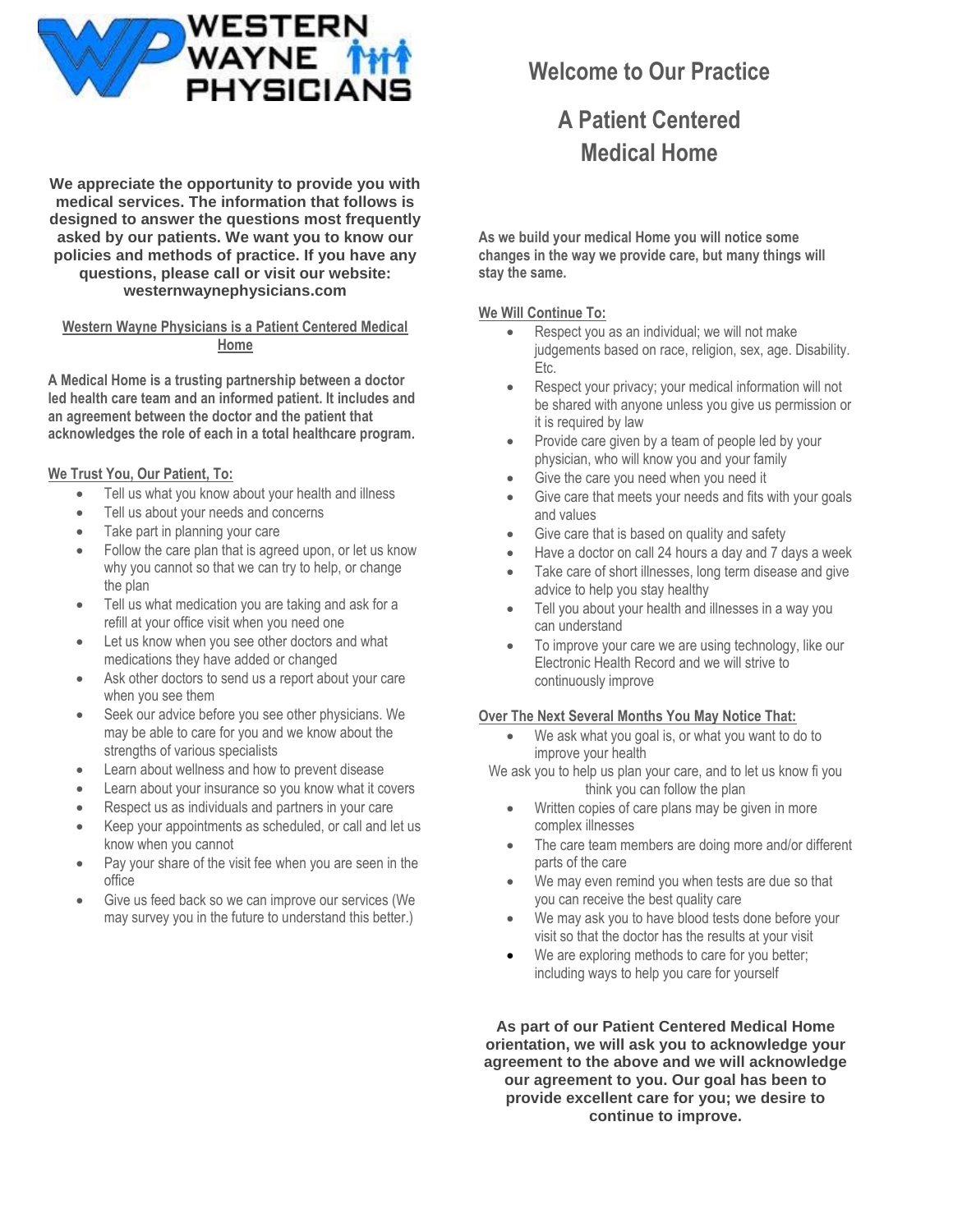## **Emergency Care and Urgent Care**

Western Wayne Physicians strives to accommodate patients who need more urgent care. Please call us to see if we can see you or guide your care. Emergency care is safer if we can communicate with the Emergency Department about your medical history and health situation.

### **Insurance Participation**

Western Wayne Physicians participates in many health plans. Some health plans are better for preventative care than other; some health plans offer more choices. Its up to each patient to know what their insurance policy covers.

### **Laboratory and Test Results**

We recommend you use laboratories and other test facilities we use regularly to ensure better communication. We strive to get test results to patients. Please call is you have not heard from us a week after your tests were done.

### **Comprehensive Quality of Care**

Please be aware, in the course of providing your care, your healthcare information may be shared among other providers involved in your care, as appropriate.

## **Practice Hours**

Monday, Tuesday, and Thursday: 7:00 am until 7:00 pm Wednesday, Friday: 8:00 am until 5:00 pm Saturday: 9:00 am until Noon Additional Office hours are available most days

## **Western Wayne Physicians**

Robert J. Jackson M.D. Donna L. Angell M.D. Patricia C. Nester M.D. John T. McCracken M.D. Jane P. Kramar M.D. Daniel C. Angell D.O. Deirdre A. Ryan P.A.-C. Jennifer L. Garrett P.A.-C. Stephanie A. Rea P.A.-C. Jenna M. Kleiber P.A.-C.

**Fieldstone Building 8338 Allen Road, Suite 101 Allen Park, MI 48101 Telephone: (313)386-5500 Fax: (313)386-3444 Answering Service/After Hours: (800)-215-1021**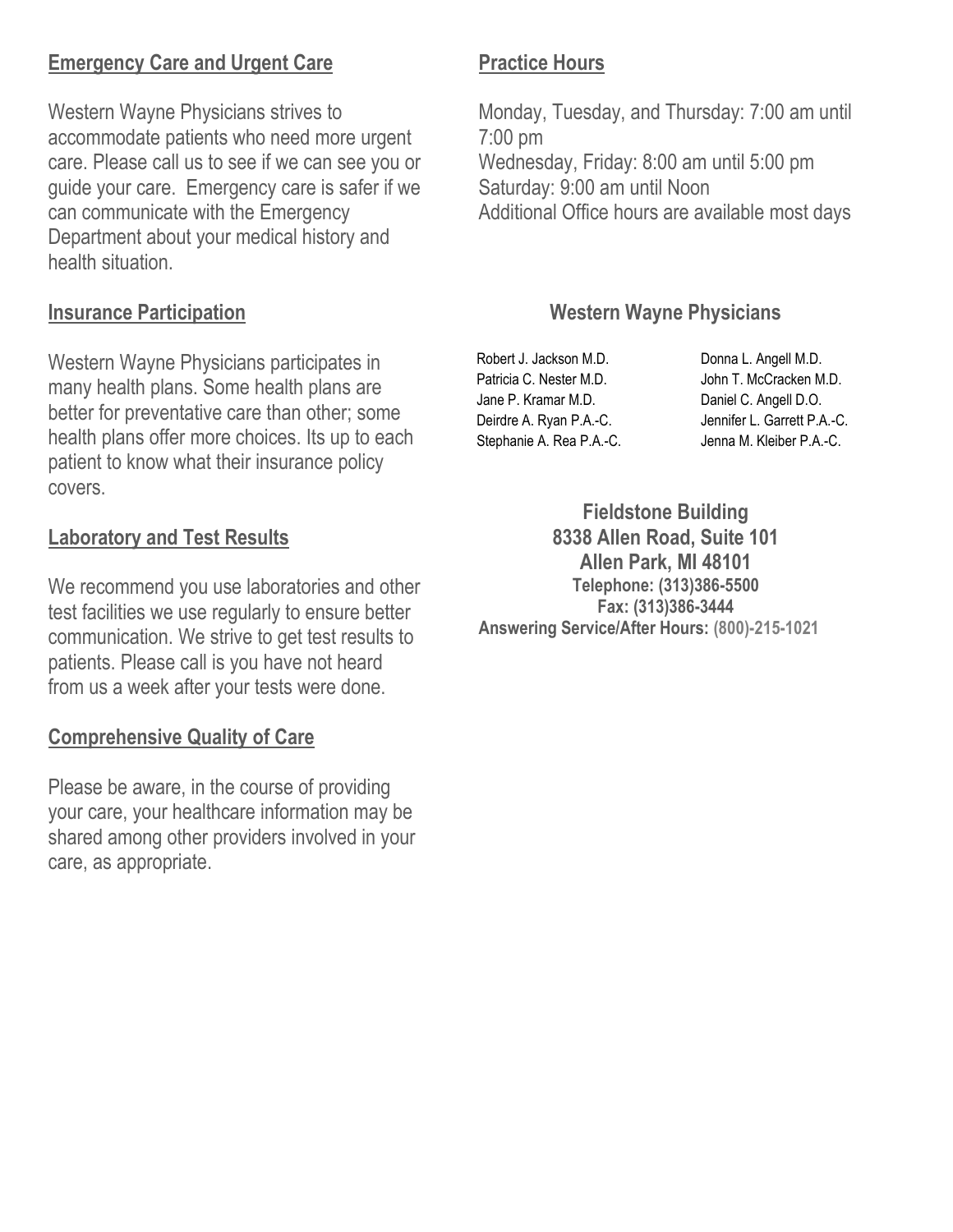#### **WESTERN WAYNE PHYSICIANS**

#### **NOTICE OF PRIVACY PRACTICES**

The Health Insurance Portability  $&$  Accountability Act of 1996 ("HIPAA") is a federal program that requires that all medical records and other individually identifiable health information used or disclosed by us in any form, whether electronically, on paper, or orally are kept properly confidential. This Act gives you, the patient, significant new rights to understand and control how your health information is used.

Western Wayne Physicians is required to maintain the privacy of your health information and how we may use and disclose your health information.

Western Wayne Physicians may use and disclose your medical records only for each of the following purposes: treatment, payment, and health care operations.

**Treatment** means providing, coordinating or managing health care and related services by one or more health care providers.

**Payment** means such activities as obtaining reimbursement for services, confirming coverage, billing or collection activities, and utilization review.

**Health care operations**include the business aspects of running our practice, such as conducting quality assessment and improvement activities, auditing functions, cost management analysis, and customer service.

We may contact you to provide appointment reminders, information about treatment, or other health-related benefits and services that may be of interest to you.

Any other uses and disclosures will be made only with your written authorization. You may revoke such authorization in writing, unless the authorized request has been processed.

You have the following rights with respect to your protected health information, which you can exercise by presenting a written request to the office manager.

The right to request restrictions on certain uses and disclosures of protected health information. We are, however, not required to agree to a requested restriction.

The right to inspect and or receive a copy of your protected health information.

The right to amend your protected health information.

The right to receive an accounting of disclosures of protected health information, for purposes other than treatment, payment or operation.

The right to obtain a paper copy of this notice from us upon request.

This notice is effective as of April 14, 2003. We reserve the right to change the terms of our notice of privacy practices and to make the new notice provisions effective for all protected health information that we maintain. We will post and you may request a written copy of a revised Notice of Privacy Practices from this office.

If you are concerned that your Protected Health Information has been violated, you have the right to file a written complaint with our office manager or with the department of Health & Human Services; Western Wayne Physicians will not retaliate against you for filing a complaint.

| Western Wayne Physicians    |
|-----------------------------|
| <b>ATTN: Office Manager</b> |
| 8338 Allen Road Suite 101   |
| Allen Park, MI 48101        |
| Tel: (313) 386-5500         |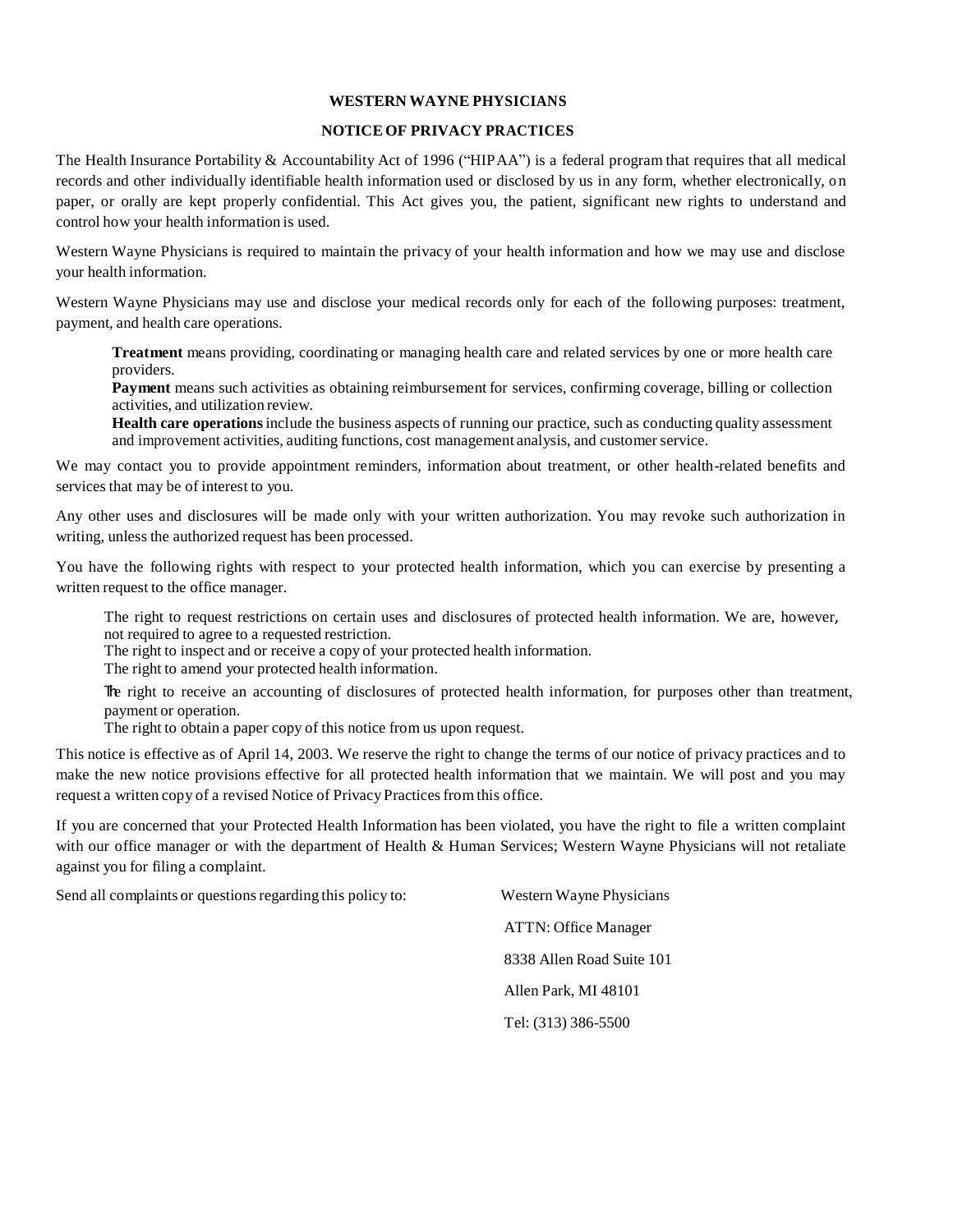### **WESTERN WAYNE PHYSICIANS**

Addendum to Notice of Privacy Practices September 23, 2013

Effective September 23, 2013 there have been some changes to the Health Insurance Portability and Accountability Act (HIPAA), below are the changes.

- 1. **Breach Notification**: In case of a breach, we will notify all patients if your Personal Health Information (PHI) has been involved.
- 2. **Disclosures to health plans**: You have the option to pay out f pocket for any services performed in our office and elect to have this service billed to your insurance company. We will therefore not disclose this information to your insurance company per your authorization unless required by law.
- 3. **Marketing Communications**: Western Wayne Physicians does not distribute marketing communications to receive compensation without the patient's written consent. We may provide communication regarding your medications and/or testing being ordered in which we do not receive compensation.
- 4. **Sale of PHI**: Western Wayne Physicians does not sell any patients PHI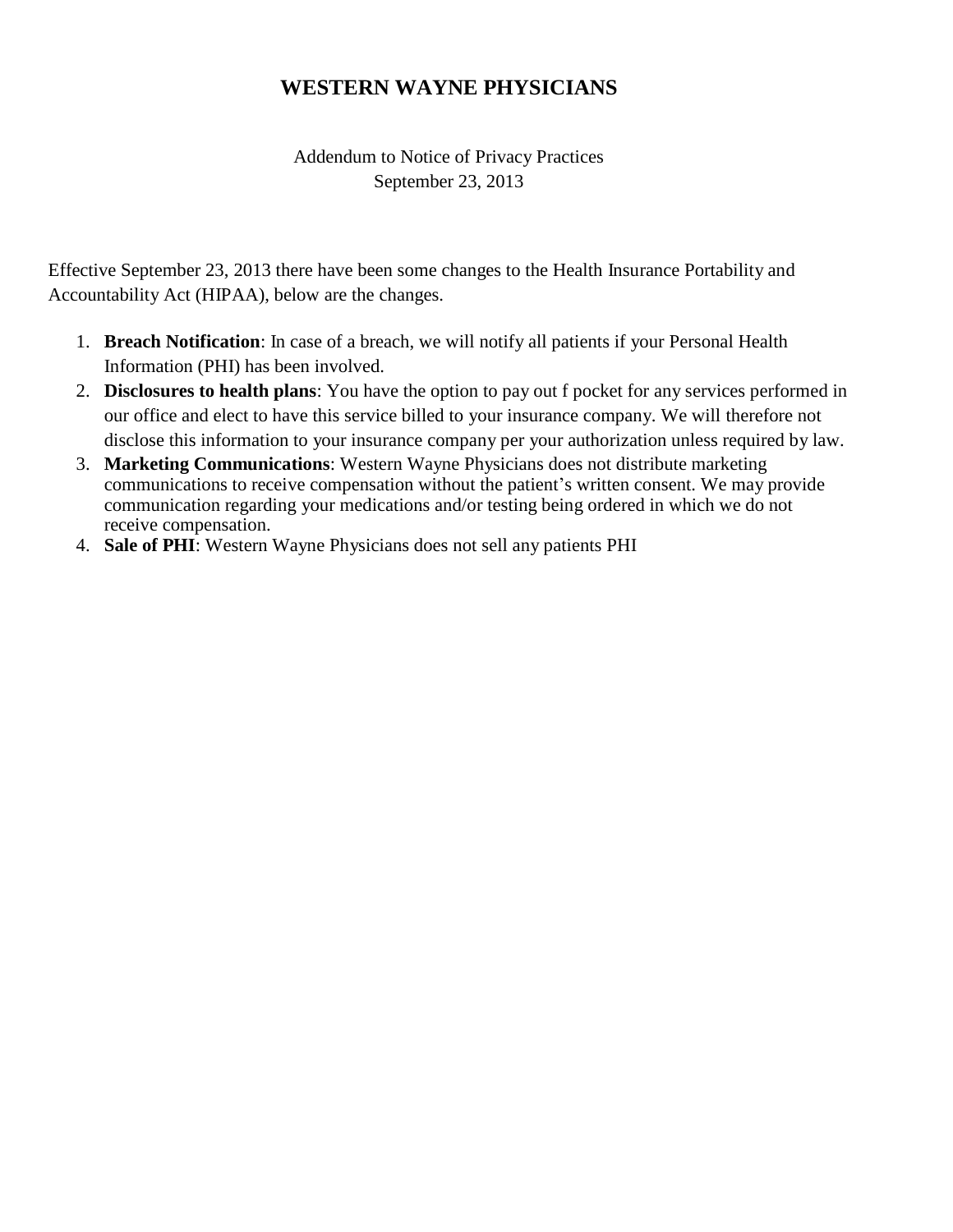

Western Wayne Physicians 8338 Allen Road Suite 101 Allen Park, MI 48101

I am a **NEW** patient at Western Wayne Physicians, PLC.

I have received from the office a copy of the **Notice of Privacy Practices and the new Sept. 2013 Addendum to the Notice of Privacy Practices**. I understand that by signing this I am not agreeing to anything. This is only an acknowledgement of receiving a copy of this notification.

Patient Name: 1988 and 2008 and 2008 and 2008 and 2008 and 2008 and 2008 and 2008 and 2008 and 2008 and 2008 and 2008 and 2008 and 2008 and 2008 and 2008 and 2008 and 2008 and 2008 and 2008 and 2008 and 2008 and 2008 and 2

DOB:\_

Patient/Guardian Signature: 2008 2009 2010 2020 2020 2021 2022 2023 2024 2022 2023 2024 2022 2023 2024 2022 20

Date: with the contract of the contract of the contract of the contract of the contract of the contract of the contract of the contract of the contract of the contract of the contract of the contract of the contract of the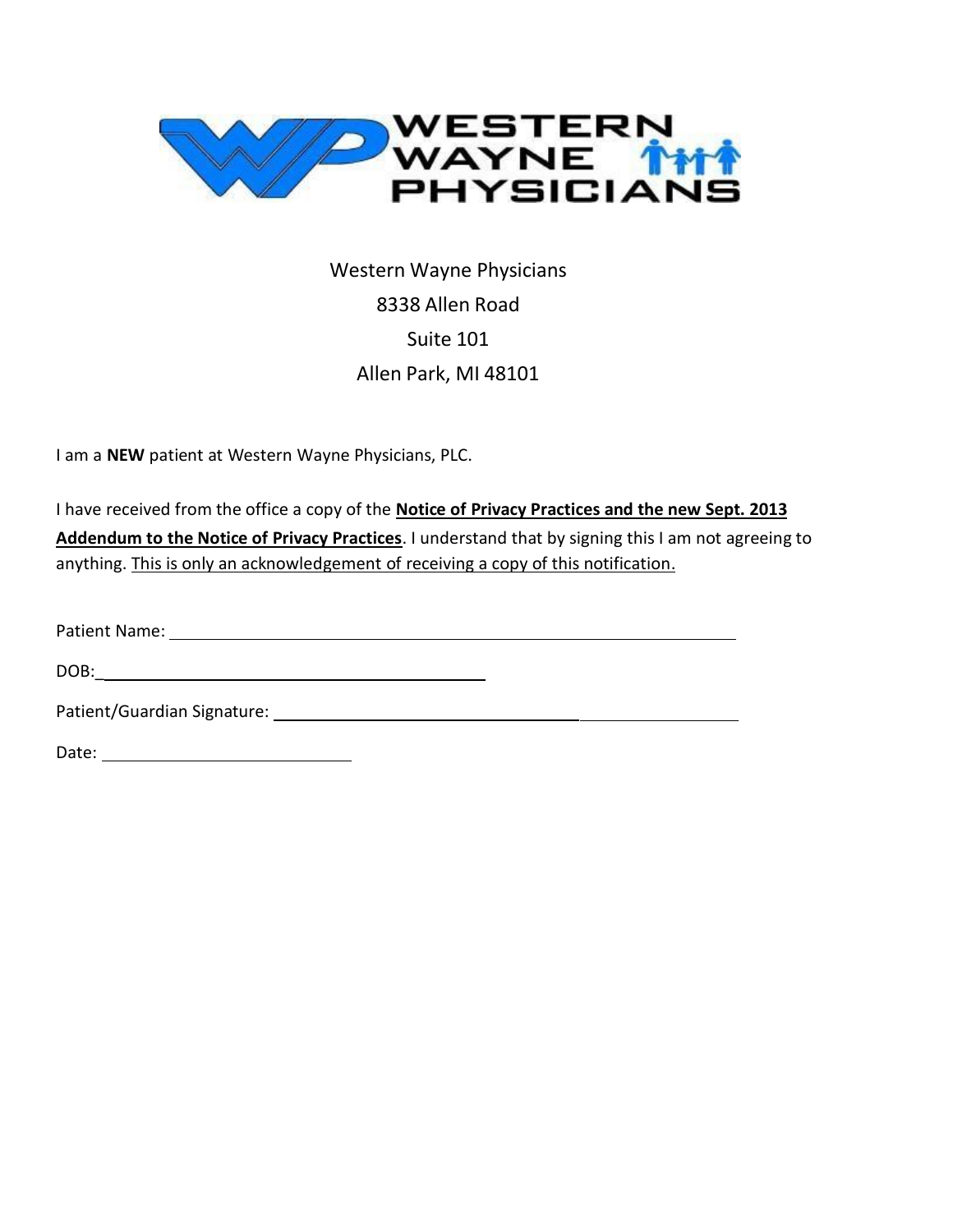### WESTERN WAYNE PHYSICIANS FINANCIAL POLICY

Thank you for choosing Western Wayne Family Physicians as your medical care provider. We are committed to providing you with quality and affordable health care. Because some of our patients have had questions regarding patient and insurance responsibility for services rendered, we have developed a payment policy.

Due to constant changes in insurance, it is no longer possible for us to interpret each individual's policy. Although we try to stay aware of the changes, it is not possible. It is your responsibility to know your individual coverage. Please do not get angry at us if your insurance does not cover our services. All insurance policies have exclusions and most policies have deductibles and co-payments which can change yearly. Please remember that your insurance policy is between you and your insurance company and NOT between the insurance company and the doctor. We will not become involved in a dispute between you and your insurance company regarding deductibles, co-payments, secondary insurance, usual and customary charges etc., other than to supply factual information as necessary. You are responsible for timely payment of your account. Coverage limitations are dependent on coverage; please contact your insurance carrier directly. If a balance remains after 60 days, we retain the right to recover this amount as soon as possible.

CO-PAYMENTS AND DEDUCTIBLES: All copayments must be paid at the time of service, unless you have a secondary insurance carrier or other arrangements have been made prior to your appointment. The amount we collect is solely determined by what your insurance company tells us with regard to benefits and deductible information. Please help us by paying your co-payment at each visit. If you are without insurance (self-pay), and or the amount owed is large or represents a financial burden, please contact the billing office (313) 386-3408 Monday-Friday 8:30am to 4:30pm.

NON-COVERED SERVICES: Please be aware that some and perhaps all of the services you receive may be noncovered or not considered reasonable or medically necessary by your insurance company. The fact that the insurance company does not cover the service does not mean that you do not need it. Your doctor will explain why he or she thinks that you can benefit from a service or procedure. If you elect to have the non-covered service, you must pay at the time of visit. Knowing your insurance benefits is your responsibility. Please contact your insurance company with any questions you may have regarding your coverage.

CLAIMS SUBMISSION: We will submit your claims and assist you in any way we reasonably can to help get your claims paid. Your insurance company may need you to supply certain information directly. It is your responsibility to comply with their request.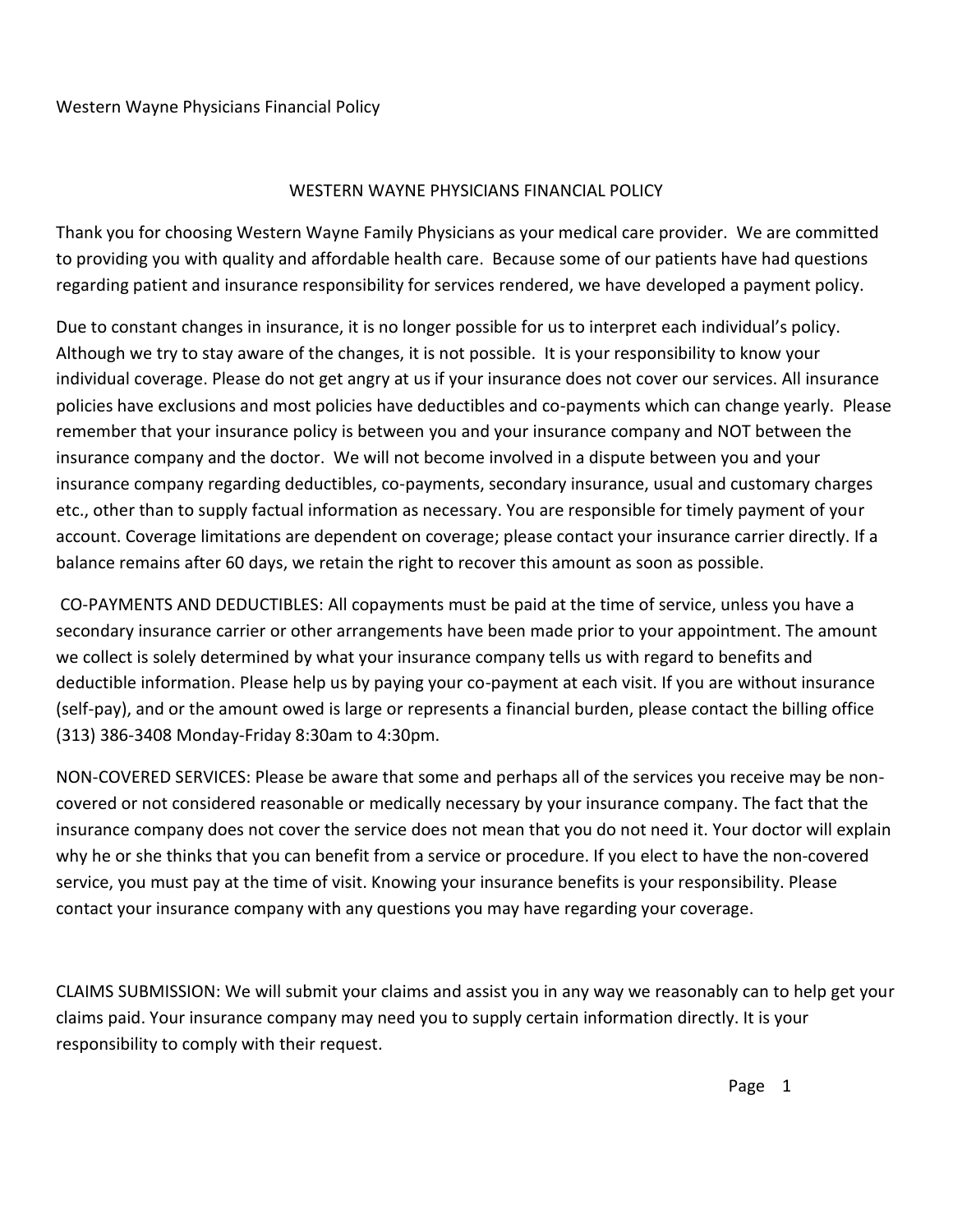### Western Wayne Physicians Financial Policy

COVERAGE CHANGES: If you insurance coverage changes please notify us before your next visit so we can make the appropriate changes to help you receive your maximum benefits. We no longer have family/joint accounts, so please remember all accounts are separate. It is the responsibility of the patient/guarantor to provide *accurate and timely* insurance information. Inaccurate or untimely insurance information given to the

staff results in denial or non coverage by your insurance company can result in the patient/guarantor being responsible for payment.

MISSED APPOINTMENTS: We reserve the right to charge for missed appointments for those that are not cancelled within 24 hours of the date of the appointment. This is not payable by insurance, and must be paid by you prior to your next appointment. Our fee is \$60.00 for new or return visits. These charges will be your responsibility and will be billed directly to you. Please help us to serve your better by keeping your regularly scheduled appointment or cancelling with us at least 24 hours in advance.

ACCEPTABLE FORMS OF PAYMENT: We accept cash, check, money order, Visa, MasterCard, Discover, and American Express. If your check is returned a fee of \$25.00 will be assessed for each personal check returned by your bank.

If you are having problems paying your bill, please contact the billing office at (313)386-3408 to set up a payment plan.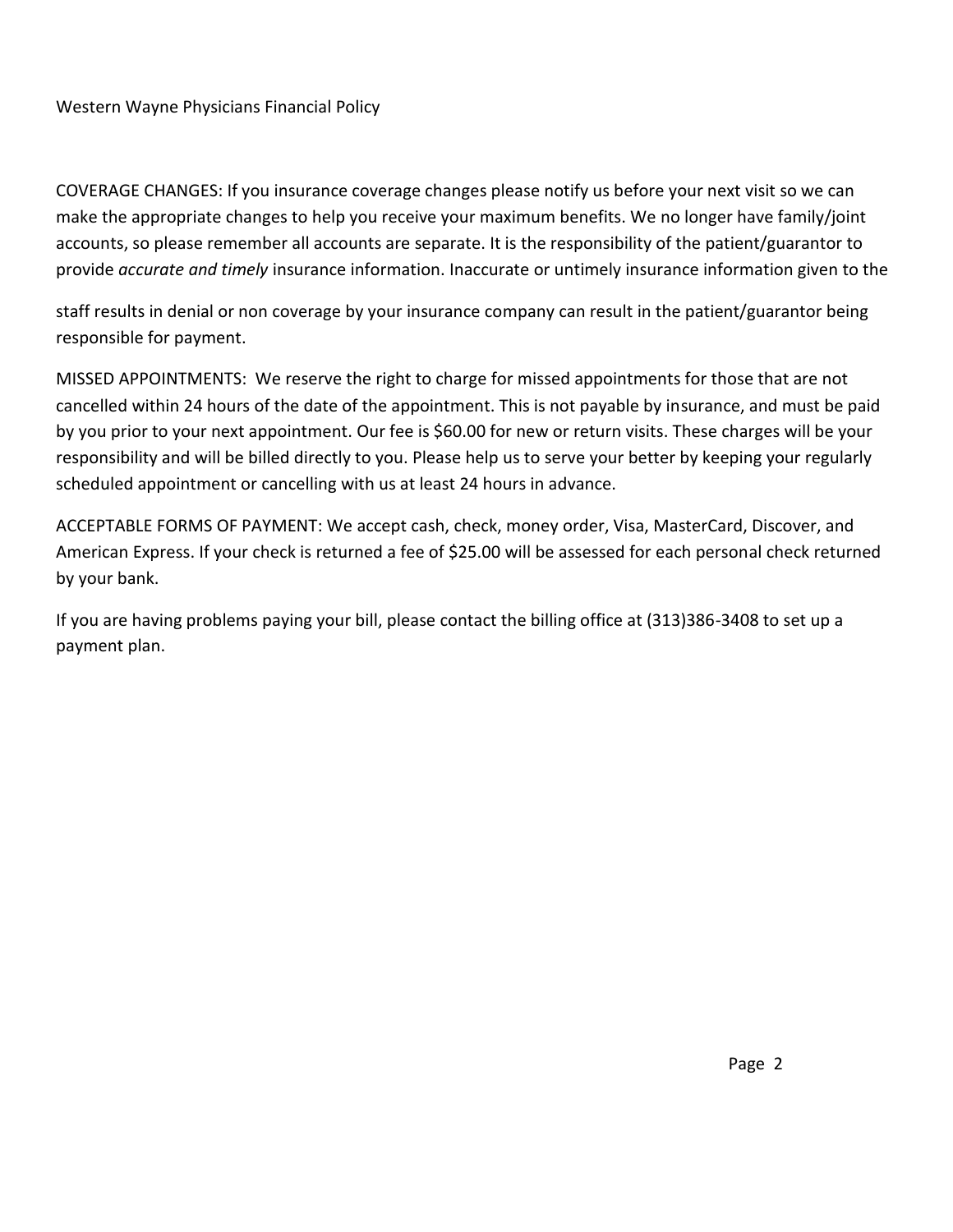Western Wayne Physicians Financial Policy

I have read and understand the **Office Financial Policy** and agree and to comply and accept the responsibility for any payment(s) that become due as outlined previously.

Patient Name: \_\_\_\_\_\_\_\_\_\_\_\_\_\_\_\_\_\_\_\_\_\_\_\_\_\_\_\_\_\_\_\_\_\_\_\_\_\_\_\_\_\_ Date: \_\_\_\_\_\_\_\_\_\_\_\_\_\_\_\_\_\_

Patient/Guarantor Signature:\_\_\_\_\_\_\_\_\_\_\_\_\_\_\_\_\_\_\_\_\_\_\_\_\_\_\_\_\_\_\_\_\_\_\_\_\_\_\_\_\_\_\_\_\_\_\_\_\_\_\_\_\_\_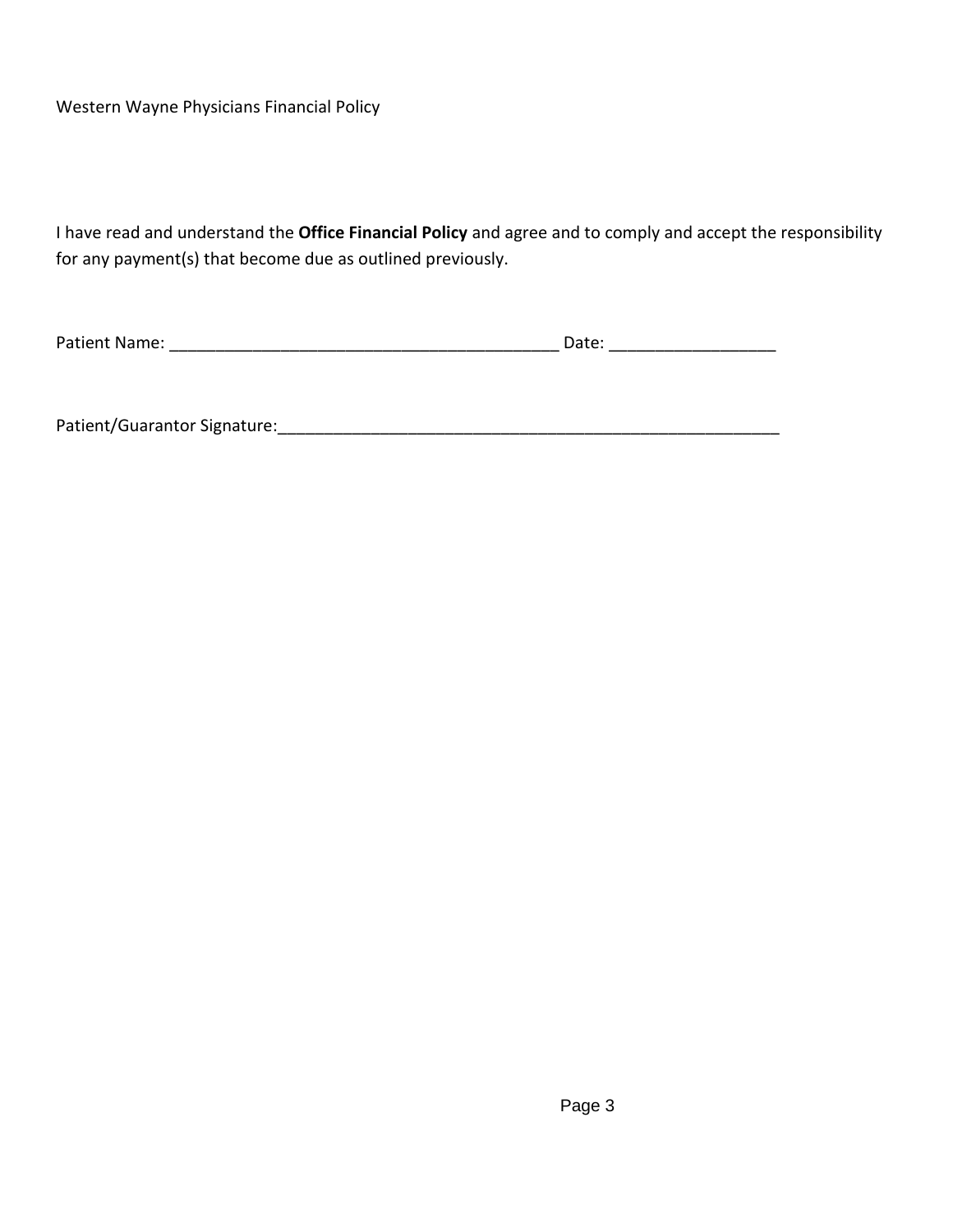

Dr. Donna Angell M.D. Dr. Jane Kramar M.D. Dr. Robert Jackson M.D. Deirdre Ryan P.A.-C. Dr. Patricia Nester M.D Jennifer Garrett P.A.-C. Dr. John McCracken M.D. Stephanie Rea P.A.-C Dr. Daniel Angell D.O. Jenna Kleiber P,A.-C..

\_\_\_\_\_\_\_\_\_\_\_\_\_\_\_\_\_\_\_\_\_\_\_\_\_\_\_\_\_\_\_\_\_\_\_\_\_\_\_\_\_\_\_\_\_\_\_\_\_\_\_\_\_\_\_\_\_\_\_\_\_\_\_\_\_\_\_\_\_\_\_\_\_\_\_\_\_\_\_\_\_\_\_\_\_ 8338 Allen Road Suite 101 Allen Park, MI 48101 Phone: (313)386-5500 Fax: (313)386-3444

### **AUTHORIZATION TO RELEASE HEALTHCARE INFORMATION**

| Patients |  |
|----------|--|
|          |  |

SSN (last four digits) \_\_\_\_\_\_\_\_\_\_\_\_\_\_\_\_\_

I request and authorize

#### (Name of Physician/Facility releasing information)

To release information contained in my records, including, as applicable: information about communicable disease and infections, as defined by statute and Michigan Department of Public Health rules, (which include venereal disease, TB, HIV and AIDS, Alcohol and drug abuse treatment information protected under regulations in 42 Code of Federal Regulations Part 2. Psychological services and social services information including communications made by me to a social worker or psychologist, to be sent to the individual indicated below:

#### **Western Wayne Physicians**

#### **8338 Allen Road Suite 101**

#### **Allen Park, MI 48101**

**Attention**: (please circle one)

Donna Angell M.D Robert Jackson M.D. Patricia Nester M.D. John T. McCracken M.D. **Jane Kramar M.D.** Deirdre Ryan P.A.-C. Jennifer Garett P.A.-C Stephanie Rea P.A.-C. Jenna Kleiber P.A.-C. Daniel Angell D.O.

This request and authorization applies to: Medical Records from:

- □ Oakwood (Beaumont) Hospital
- □ Henry Ford Wyandotte Hospital
- □ Colonoscopy and/or EGD
- □ Pathology Reports
- □ Major surgical Summaries
- □ Last 3 years radiology reports
- □ Chronic problem Lists
- **D** Allergies
- Immunizations
- $\Box$  Other:
- $\Box$  Other:
- I ACKNOWLEDGE that if the person/entity that receives this information is not a health care provider or health plan covered by Federal privacy regulations, the information described above may be redisclosed by them and no longer protected by the Privacy regulations.
- I ACKNOWLEDGE that I may refuse to sign this authorization and that my refusal to sign will not affect my ability to obtain treatment, except in very limited circumstances. I may inspect or receive a copy of the information disclosed in accordance with this Authorization.
- I ACKNOWLEDGE that I may revoke this Authorization in writing at any time by contacting the disclosing party (WWP or other entity) except to the extent that action has been taken in reliance on this Authorization. This authorization expires 6 months from the date signed.

Patient/Guardian Signature: \_\_\_\_\_\_\_\_\_\_\_\_\_\_\_\_\_\_\_\_\_\_\_\_\_\_\_\_\_\_\_\_\_ Date:\_\_\_\_\_\_\_\_\_\_\_\_\_\_\_\_\_\_\_